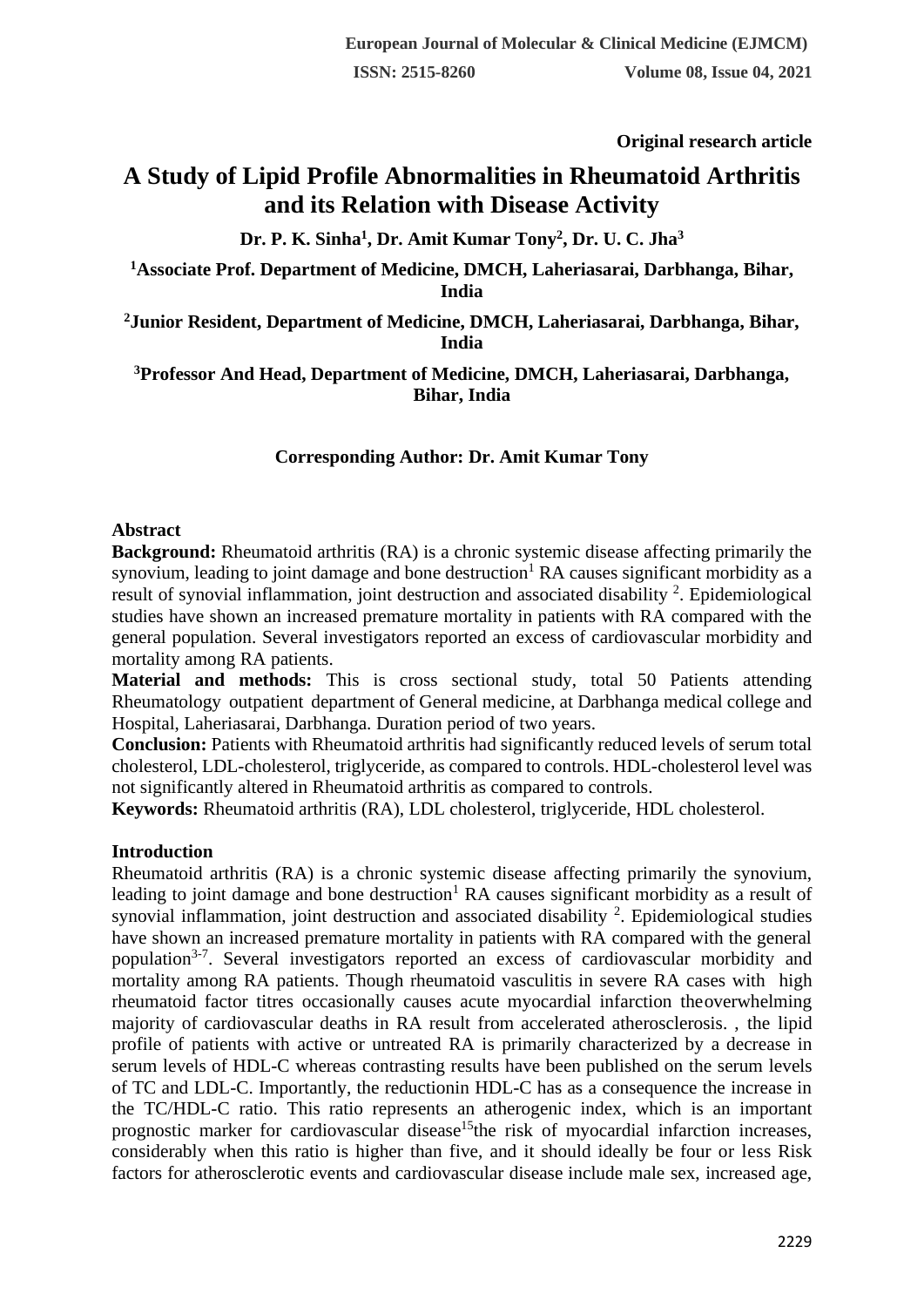elevated plasma total cholesterol (TC) and low-density lipoprotein cholesterol (LDL-C), decreased high-density lipoprotein cholesterol (HDL-C), high blood pressure, smoking and diabetes mellitus. Approximately 50% of atherosclerotic coronary artery disease (CAD) in the community occurs in the absence of traditional risk factors. Rheumatoid arthritis and inflammatory activity altering lipid profile in RA patients.

# **Objectives**

To assess the correlation between Lipid abnormalities and severity of thedisease. To assess the role of Lipid abnormalities in the development ofcardiovascular disease in Rheumatoid arthritis.

# **Review of Literature**

Rheumatoid Arthritis is defined as a chronic systemic inflammatory disorder characterized by deforming symmetrical polyarthritis of varying extent and severity, associated with synovitis of joints and tendon sheath, articular cartilage loss, erosion of juxta articular bone and in most patient the presence ofIgM rheumatoid factor in the blood. Genetic studies of the distribution of RA in families and in mono &dizygotic twins show that there is a small but definite contribution of genetic factors to the disease. In twins studies, there is around 30% concordance of disease in identical twins and around 5% in non-identical twins. 10% of patients with RA will have an affected first degree relatives. Recent studies have shown an association between HLA-DR, (HLA- DW4 and HLA-DW14) and seropositive disease. In Indians RA ismost commonly associated with HLA-DR1.

More specially , the disease susceptibility is associated with sharped epitope of specific amino acid sequence on the beta-1 chain of a number of class II –alleles located in the third allelic hypervariable region of HLA-DR B1, between amino acid residue 67 and 74 which flank the T-cell recognition site.

Rheumatoid disease process in the joints is characterized by

Synovitis, Inflammatory effusion, Cellular exudates into the joint space Extra articular features associated with RA consist of two typesof lesion. First is fibrointimal hyperplasia without inflammatory changes leading to vascular occlusion. Second lead to extravascular lymphocyte macrophage granuloma lesion of RA

The inflammatory synovial membrane produces large amountof immunoglobulins mainly as RF. Lymphokines: The inflammatory synovium contains activated T- lymphocyte, which produce lymphokines into the synovial fluid. activate additional T-Lymphocytes, act as helper factors for B-cell proliferation, stimulate fibroblast to produce collagen and stimulate macrophage.

The most common symptoms are pain and stiffness. The latter frequently exhibit diurnal rhythms, worse on early morning. The affected joints worse asthe disease advances, muscle atrophy , tendon sheath and joint destruction results in limitation of joint movement, joint instability , subluxation and deformity. There are six families of lipoproteins , which are graded in size and lipidcontent. The density of these lipoproteins (and consequently the speed at which they sediment in the ultracentrifuge) is inversely proportionate to their lipidcontent. In general, the lipoproteins consist of a hydrophobic core of triglycerides and cholesteryl esters surrounded by phospholipids and protein The way these lipoproteins are organized into an exogenous pathway, which transports lipids from the intestine to the liver, and an endogenous pathway, which transports lipids to and from the tissue, Lipid profiles of 25 rheumatoid arthritis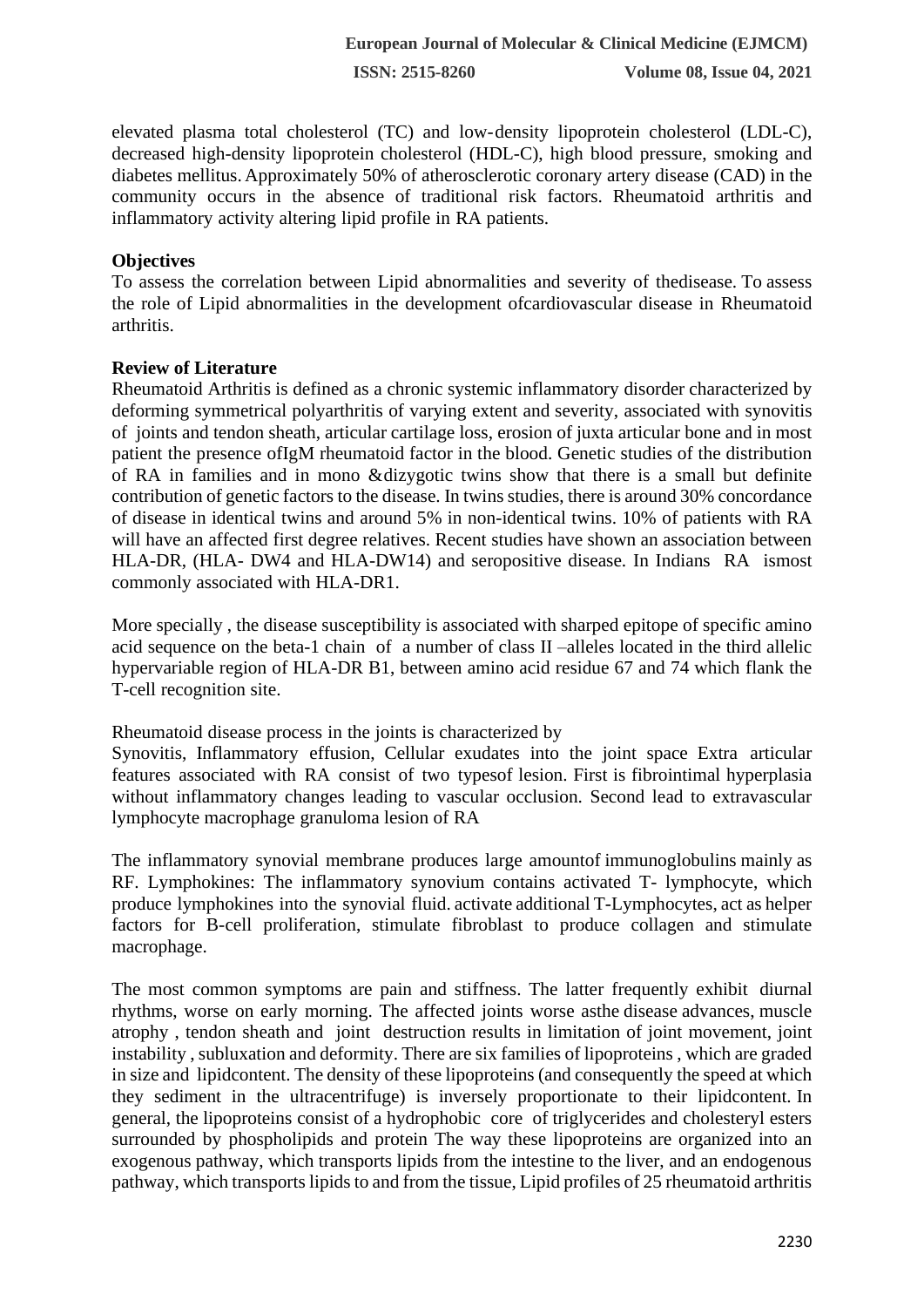**ISSN: 2515-8260 Volume 08, Issue 04, 2021**

cases were compared with age and sex matched controls. Serum triglyceride & total cholesterol were found to be significantly lowered in RA patients, while serum LDL & HDL cholesterol were not altered significantly. Department of medicine, University of Illinois, Chicago, Concentration of serum lipids and serum LDL were measured, and agarose gel electrophoresis of serum lipoprotein were performed in 69 persons of RA and65 healthy blood donors. RA patients had significantly decreased concentration of total serum lipids & serum cholesterol, LDL & HDL. By Lorber M, Aviram M, Linn S, Scharf Y, Brook JG. Plasma lipids & lipoprotein patterns were determined in 54 female RA patients. There was 26% reduction in total cholesterol, 36% reduction in both LDL & HDL were observed. Serum total, HDL, LDL, cholesterol and triglycerides levels in patients with rheumatoid arthritis**.** -By Lakatos J, Harsagyi A, United sanitary institution, pecs, Hungary. In this study, patients with rheumatoid arthritis ( 26 men, 103 women ) theserum total cholesterol, HDL cholesterol & triglycerides were lowered when compared to controls. (625 men & 749 women). By Kim SH, Lee CK, Lee EY, park SY, Choys, Yoo B. Division of allergy & rheumatology, Department of medicine, University ofUlsan college of medicine, Orsan medical centre, Seoul, Korea. Compared with healthy women, those with active RA, had increased serumoxidized LDL level, which may contribute to the increased risk of cardiovascular diseases in these group of patients.

### **Material and methods**:

This is cross sectional study, total 50 Patients of diagnosed rheumatoid arthritis and fifty age and sex matched healthy control will be selected for the study from indoor and outpatient department of General medicine, at Darbhanga medical college and Hospital, Laheriasarai, Darbhanga, Bihar. After taking through history taking and clinical examination and by exclusion criteria, study Duration period of two years.

#### **Inclusion criteria**

Arthritis of hand joints: Soft tissue swelling of 3 or more than 3 joints Morning stiffness for at least one hour.

#### **Exclusion criteria**

Patients with rheumatoid arthritis with the following conditions wereexcluded from the study. \*Malabsorption syndrome \*Nephrotic syndrome \*Diabetes mellitus \*Thyroid disorders \*Liver disorders

All the RA patients were selected on the basis of 1987 revised criteria ofAmerican rheumatism Association for the classification of rheumatoid arthritis. Fifty patients with the age group ranging from 20 to 70 years were studied, theywere at different stages of rheumatoid arthritis. Age & sex matched healthy persons, between the age of 20 to 70 years weretaken for the control study. Concentration of total cholesterol, HDL-cholesterol, and triglycerides were assessed enzymatically with commercially available reagents. Concentration of LDLcholesterol was calculated by use of the Friedewald equation for participants who had triglycerides (< 400 mg/dl) Statistical analysis was carried out for 100 participants [50 RA patients, 50 controls] after categorizing each variable. Base line data was collected from patients Age, sex, duration of early morning stiffness, Lipid profile, ESR were analyzed.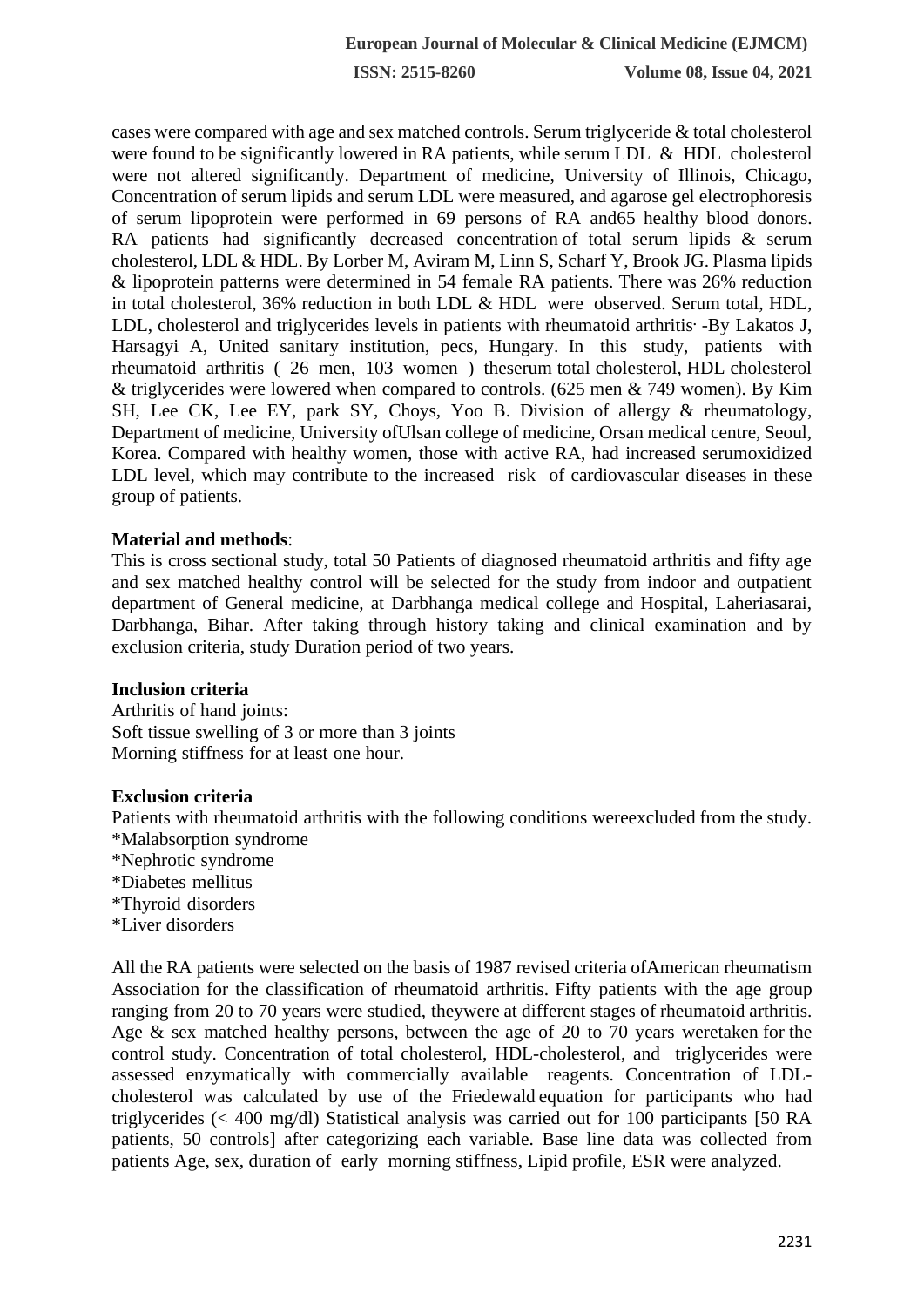# **Results**

In our study, 50 RA patients matched with 50 healthy controls were studiedfor lipid abnormalities and the following observation were made. Patients with age group ranging from 20 to 70 years were studied.

| Table 1. AVE DISTRIDUTION IN THIS STUDT |                          |            |  |  |  |  |  |  |
|-----------------------------------------|--------------------------|------------|--|--|--|--|--|--|
| AGE IN YEARS                            | <b>NUMBER OFPATIENTS</b> | PERCENTAGE |  |  |  |  |  |  |
|                                         |                          | $\%$       |  |  |  |  |  |  |
| $20 - 30$                               | 15                       | 30%        |  |  |  |  |  |  |
| $31 - 40$                               | 14                       | 28%        |  |  |  |  |  |  |
| $41 - 50$                               | 9                        | 18%        |  |  |  |  |  |  |
| $51 - 60$                               | 9                        | 18%        |  |  |  |  |  |  |
| $61 - 70$                               | 3                        | 6%         |  |  |  |  |  |  |

# **Table 1: AGE DISTRIBUTION IN THIS STUDY**

In this study, Rheumatoid arthritis diseased patients lies more in the age groupof 20 to 40 years.

#### **Table 2: SEX DISTRIBUTION IN THIS STUDY**

| <b>SEX</b>    | <b>NUMBER OFPATIENTS</b> | PERCENTAGE |  |  |  |  |  |
|---------------|--------------------------|------------|--|--|--|--|--|
| <b>FEMALE</b> | 43                       | 86%        |  |  |  |  |  |
| <b>MALE</b>   |                          | 14%        |  |  |  |  |  |

This study shows females are affected more than males.

### **Table 3: CORRELATION BETWEEN AGE AND TOTALCHOLESTEROL LEVEL**

| AGE (YEARS) $\vert$ <100 mgs% |          |          | $101 - 150$ |       | $151 - 200$ |       | $>200$ mgs% |
|-------------------------------|----------|----------|-------------|-------|-------------|-------|-------------|
|                               |          |          | mgs%        |       | mgs%        |       |             |
|                               | controls | cases    | controls    | cases | controls    | cases | controls    |
| $20 - 40$                     |          |          | 4           | 8     | 26          | 21    |             |
| $41 - 60$                     |          |          |             | ∍     | 13          | 16    | U           |
| >60                           |          | $\left($ |             |       |             |       | U           |

In the study group, TC levels in 40 patients were in the range of 151- 200mgs% , out of which 21 patients lie in the age group of 20 to 40 years.

# **Table 4: CORRELATION BETWEEN SEX AND HDL CHOLESTEROLLEVEL TC/HDL RATIO**

| <b>SEX</b>    | HDL <sub>30</sub> |       | HDL 31 - 35 |       | HDL $36 - 40$ |       | HDL > 40 |       | /HDL<br>TC |
|---------------|-------------------|-------|-------------|-------|---------------|-------|----------|-------|------------|
|               | mgs%              |       | mgs%        |       | mgs%          |       | mgs%     |       | >6         |
|               | controls          | cases | controls    | cases | controls      | cases | controls | cases | controls   |
| <b>FEMALE</b> | 20                |       |             | 16    | 10            |       |          |       | 16         |
| <b>MALE</b>   |                   | 4     |             |       |               |       |          |       |            |

# **Table 4: 23 CORRELATION BETWEEN LIPID ABNORMALITY AND ESR**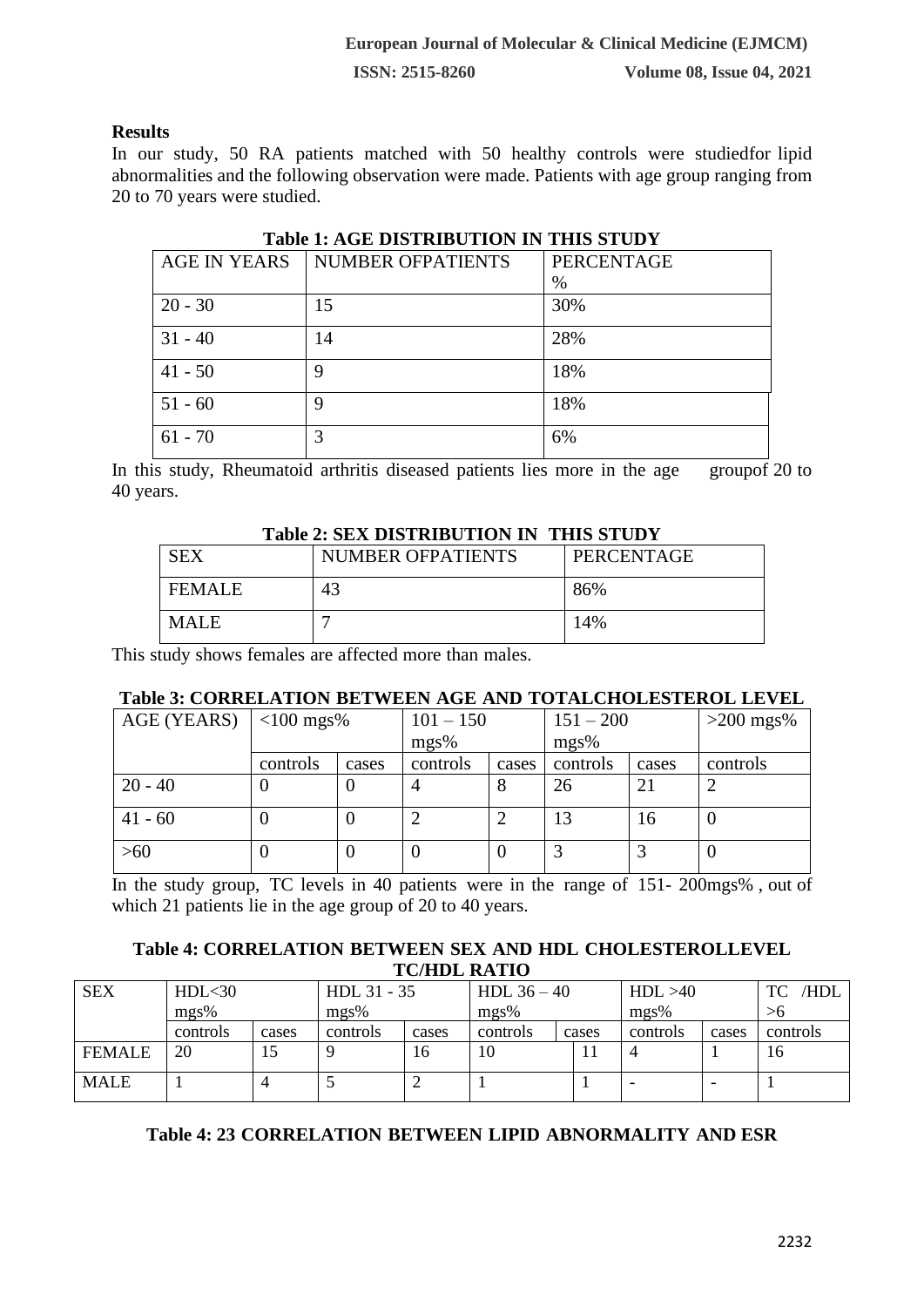**ISSN: 2515-8260 Volume 08, Issue 04, 2021**

| ESR(mm/hr) | <b>TOTAL</b>                | TC.             | <b>LDL</b>     | TGL              | <b>HDL</b>     | <b>TC/HDL</b>  |
|------------|-----------------------------|-----------------|----------------|------------------|----------------|----------------|
|            | NO.<br>OF<br><b>PATIENT</b> | $(mgs\%)$       | $(mgs\%)$      | $(mgs\%)$        | $(mgs\%)$      |                |
| $20 - 40$  | 4                           | $171 \pm 3.82$  | $105 + 3.7$    | $158 \pm 16.8$   | $34+1.4$       | $5+0.21$       |
| $41 - 60$  | 10                          | $168.3 \pm 5.9$ | $102 + 5.2$    | $156.5 \pm 12.4$ | $34.3 \pm 2.2$ | $4.9 \pm 0.37$ |
| $61 - 80$  | 15                          | $156.4 \pm 8.6$ | $92.5 \pm 9.7$ | $155 \pm 15.8$   | $32.5 \pm 5.2$ | $4.9 \pm 0.74$ |
| > 80       | 21                          | $153.3 \pm 7$   | $93.8 \pm 8.6$ | $138.7 \pm 17.9$ | $30.9 \pm 3.6$ | $5 \pm 0.62$   |

This study shows negative correlation between ESR and lipids .

| Table 5:         |                   |                    |                |                 |                |               |  |  |  |
|------------------|-------------------|--------------------|----------------|-----------------|----------------|---------------|--|--|--|
| <b>EARLY</b>     | NO.<br>TOTAL      | TC(mgs%)           | <b>LDL</b>     | <b>TGL</b>      | HDL            | <b>TC/HDL</b> |  |  |  |
| <b>MORNING</b>   | <b>OF PATIENT</b> |                    | $(mgs\%)$      | $(mgs\%)$       | $(mgs\%)$      |               |  |  |  |
| <b>STIFFNESS</b> |                   |                    |                |                 |                |               |  |  |  |
| $\leq$ 30 min    | .5                | 164.4              | $100 \pm 10.9$ | $166.4 \pm 10$  | $33.2 \pm 5.2$ | $5.1\pm$      |  |  |  |
|                  |                   | ±14.6              |                |                 |                | 0.91          |  |  |  |
| $31 - 60$ min    | 30                | $152.3+$           | $95.7 \pm 8.5$ | $158.5 \pm 9.1$ | $32.8 \pm 4$   | 4.9           |  |  |  |
|                  |                   | 17.3               |                |                 |                | $\pm 0.54$    |  |  |  |
| $>60$ min        | 15                | 136.3 <sup>±</sup> | $96.8 \pm 9.9$ | $156.3 \pm 9.9$ | $31.1 \pm 3.6$ | $5.1\pm$      |  |  |  |
|                  |                   | 13.1               |                |                 |                | 0.59          |  |  |  |

This study, shows that TC and TGL cholesterols negatively correlate significantly with duration of early morning stiffness in RA patients. Whereas LDL-C, HDL-C are negatively correlating insignificantly with duration of early morning stiffness.

### **Discussion**

They were studied on the basis of clinical features, biochemical features, radiological features with special reference to lipid profile. Some characteristic features noted in the study are given below. In this study out of 50 cases, 43 were females, 7 were males. The female to male ratio was 6.14:1. The age of the patient ranged from 20 to 70 years with mean age 40.38 $\pm$ 12.64 in study group and  $40.04 \pm 11.7$  in control group. All the 50 patients (100%) fulfilled the revised criteria of American Rheumatism Association for Rheumatoid arthritis. Total cholesterol was significantly reduced in rheumatoid arthritis patients, when compared to controls. The total cholesterol levels in our patients was158.64 $\pm$  9.59. LDL cholesterol was significantly reduced in RA patients, when compared to controls. In our patients, LDL-C level was  $96±9.14$ . In control, the level was  $106.5 \pm 18.20$  ( p value < 0.0004), Triglyceride level was also significantly reduced in RA patients, whencompared to controls. In our patients, the triglyceride level was  $148.68 \pm 17.7$ . In controls, it was  $166.32 \pm 12.43$ . (p value < 0.0001), In our study, HDL-C cholesterol was not significantly reduced, when compared to controls. In our study, it was  $32.32 \pm 3.96$ . In controls, it was  $32.46 \pm 5.24$ . (p value is 0.8806). Total cholesterol in eight patients were in the range of 101 to 150 mg%and in 21 patients were in the range 151 to 200 mg% . LDL –C in four patients were in the range of 61 to 80mg% , 20 patients were in the range of 81 to 100mg% and in 5 patients were above 100mg% TGL in nine patients were in the range 101 to 140mg% and 20 patients were in the range of 140 to 180mg% . No patients had above 180 mg%of TGL. HDL-C in ten patients were below 30mg% , 10 patients were in the range of 31 to 35mg% and in 9 patients were in the range of 36 to 40 mg%. No patient had above 40mg%. LDL-C in five female patients were in the range of 61 to 80mg%. 29 female patients & 4 male were in the range of 81 to 100mg% . 10 female patients and in 3 male were above 100mg% . TGL in fifteen female patients and in one male patient were in the range of 101 to 140mg%. 28 female and in 6 male patients were in the rangeof 141 to 180mg% . HDL-C in fifteen female and in 4 male patients were below 30mg%. 16 female and in 2 male patients were in the range of 31 to 35 mg% . 11 Females and in 1 male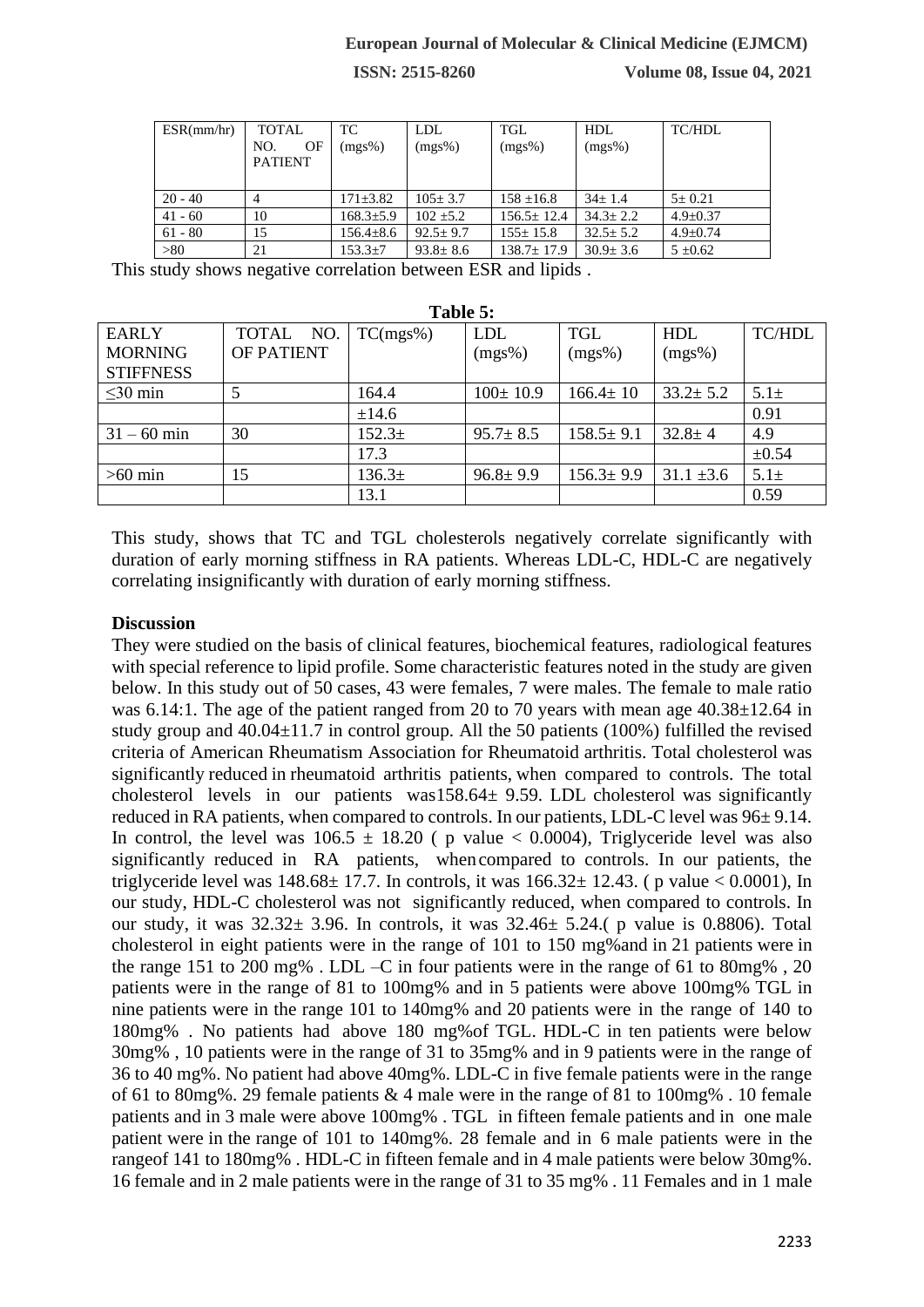**ISSN: 2515-8260 Volume 08, Issue 04, 2021**

patient were in the range of 36 to 40mg% . HDL-C in one female patient was more than 40mg%. Thirty patients had early morning stiffness of between 31 to 60 min., with total cholesterol was  $152.3 \pm 17.3$ , LDL-C was  $95.7 \pm 8.5$ , TGL was  $158.5 \pm 9.1$ , HDL-C was  $32.8 \pm 17.3$ 4 & TC/HDL ratio was 4.9± 0.54. Early morning stiffness of more than 60 min in fifteen patients., with total cholesterol was  $136.3 \pm 13.1$ , LDL-C was  $96.8 \pm 9.9$ , TGL was  $156.3 \pm 9.1$ , HDL-C was  $31.1 \pm 3.6$  & TC/HDL ratio was  $5.1 \pm 0.59$ 

In our study, TC,LDL, TGL ,TC/HDL are significantly reduced with insignificant reduction in HDL levels in RA compare to controls. A significant negative correlation is present between all lipid parameters and ESR. The lipid profile of patients with RA has been evaluated in several of theabove studies . Most of the studies, Lazarevic et al, Rantapää-Dahlqvist et al, Svenson et al, Kakati et al, Park YB,et al, Munro et al, Nurmohamed Mt et al, had reported an overall reduction in all lipid sub-fractions in cases of active disease. Our study results are in line with above mention studies.

Vottery et al had reported significant reduced TC, TGL levels. Lakatos et al had reported significantly raised TC, LDL, reduced TGL, HDL. Lorber et al<sup>18</sup>had reported significant reduced LDL, HDL. Park YB,et al, Asanuma et al, Veil cobankara et al had reported significantly raised Lipoprotein(a).These contrasting results in various previous studies could be attributed to the size of the samples, the type of study (prospective or cross-sectional), differences in the disease type (established or early), or to differences in the disease activity. presence of circulating autoantibodies to VLDL and LDL in active RA . byforming immune complexes. may also have pre-atherogenic effects on the vascular wall. cardiovascular disease in RA may result from accelerated atherosclerosiscaused by clinical or subclinical vasculitis. Reduced cardiovascular fitness caused by immobility medication, increased homocysteine level, and increased thrombotic factors (fibrinogen, von Willebrand factor, plasminogen activator antigen, and fibrin D- dimer). many similarities have emerged between the inflammation paradigm in the pathogenesis of atherosclerosis and the well established inflammation mechanism in the pathogenesis of RA. These similarities raise the possibility that inflammatory mechanisms responsible for synovial lesions in patients with RA may directly participate in producing atherosclerotic lesions resulting in excess cardiovascular disease in RA patients. The limitation of this study is that there was no consideration and analysis ofthe effects of patients' average daily physical activity, The sample size was likely to be insufficient , thus we cannot rule out type IIerror in these results.

#### **Conclusion**

Patients with Rheumatoid arthritis had significantly reduced levels of serum total cholesterol, LDL-cholesterol, triglyceride, as compared to controls. HDL-cholesterol level was not significantly altered in Rheumatoid arthritis as compared to controls. It is observed that there is significant negative correlation between the lipid parameters -TC, LDL-C, TGL, HDL-C in active Rheumatoid arthritis patientsand erythrocyte sedimentation rate

#### **References**

- 1. Copeman's text book of rheumatic disease by Scot. The Johns Hopkins University Textbook of Dyslipidemia By Peter O Kwiterovich. Wallberg-Jonsson S, Cardiovascular morbidity and mortality in patients with seropositive rheumatoid arthritis in Northern Sweden. J Rheumatol 1997;24:445–51.
- 2. del Rincon ID, Escalante A High incidence of cardiovascular events in a rheumatoid arthritis cohort not explained by traditional cardiac risk factors. Arthritis Rheum 2001;44:2737–45.